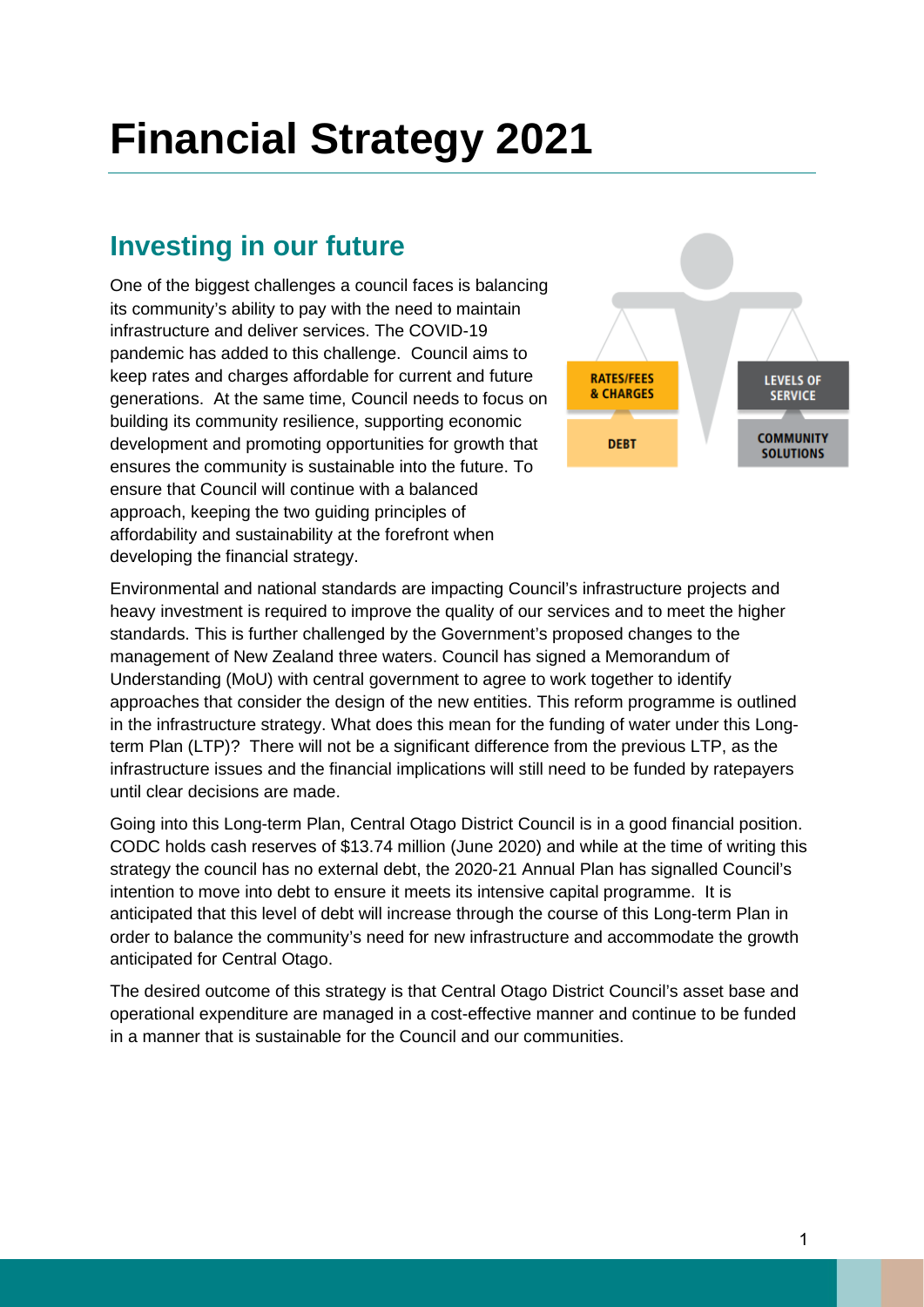# **Funding Our Expenditure**

# **Assets Replacement**

Investment in the current asset base will continue with replacement of assets funded through depreciation reserves. Council rates for the majority of its depreciation, which is held in reserve to be spent on replacement assets and the payment of borrowings required to fund these assets. All renewals are funded by depreciation reserves. For renewal of assets where depreciation has not been fully funded, it is expected that the unfunded portion of the renewal will be funded by a third party or external debt.

For long-life assets, the renewal programme will fluctuate from year to year. If the reserve is underspent, the reserve will earn interest. At times these reserves may be overspent, in which case any interest cost will be rated for (except for development contribution reserves). Council may also choose to loan or rate-fund replacement assets if there are insufficient depreciation reserves.

# **Growth Assets**

When replacing or putting in new assets, Council will consider whether to build the asset to cater for future growth. This may mean, for example, putting in a larger pipe than is needed for today's use to accommodate additional users in the future. Council will fund the additional capacity through developers' contribution reserves. As part of a subdivision process, developers will contribute to the future growth of infrastructure networks. This money is put in a reserve and used for the growth portion of capital projects.

# **The Development Contribution Reserve**

Typically, building additional capacity for growth in a network precedes the actual growth demand. The growth portion of the capital programme is funded through development contribution reserves. In most instances, these reserves for growth typically run as deficits attracting interest that are in turn funded by developers' contributions.

# **Asset Increased Levels of Service**

The Long-term Plan will respond to increasing environmental and national standards.

While this plan concentrates on asset replacement and growth, there are a number of key projects that will increase the level of service provided by Council. These projects are in addition to the continuation of the Clyde Wastewater project that will see the township move from septic tanks to a new Council service of reticulated wastewater. The first stage of this project is expected to be completed in time for year two of this current Long-term Plan.

1. Completing water treatment upgrades to meet the New Zealand Drinking Water Standards remains a key focus. Within the first three years of this LTP Council expects all of Council-provided water supplies to be fully compliant with the New Zealand Drinking Water Standards.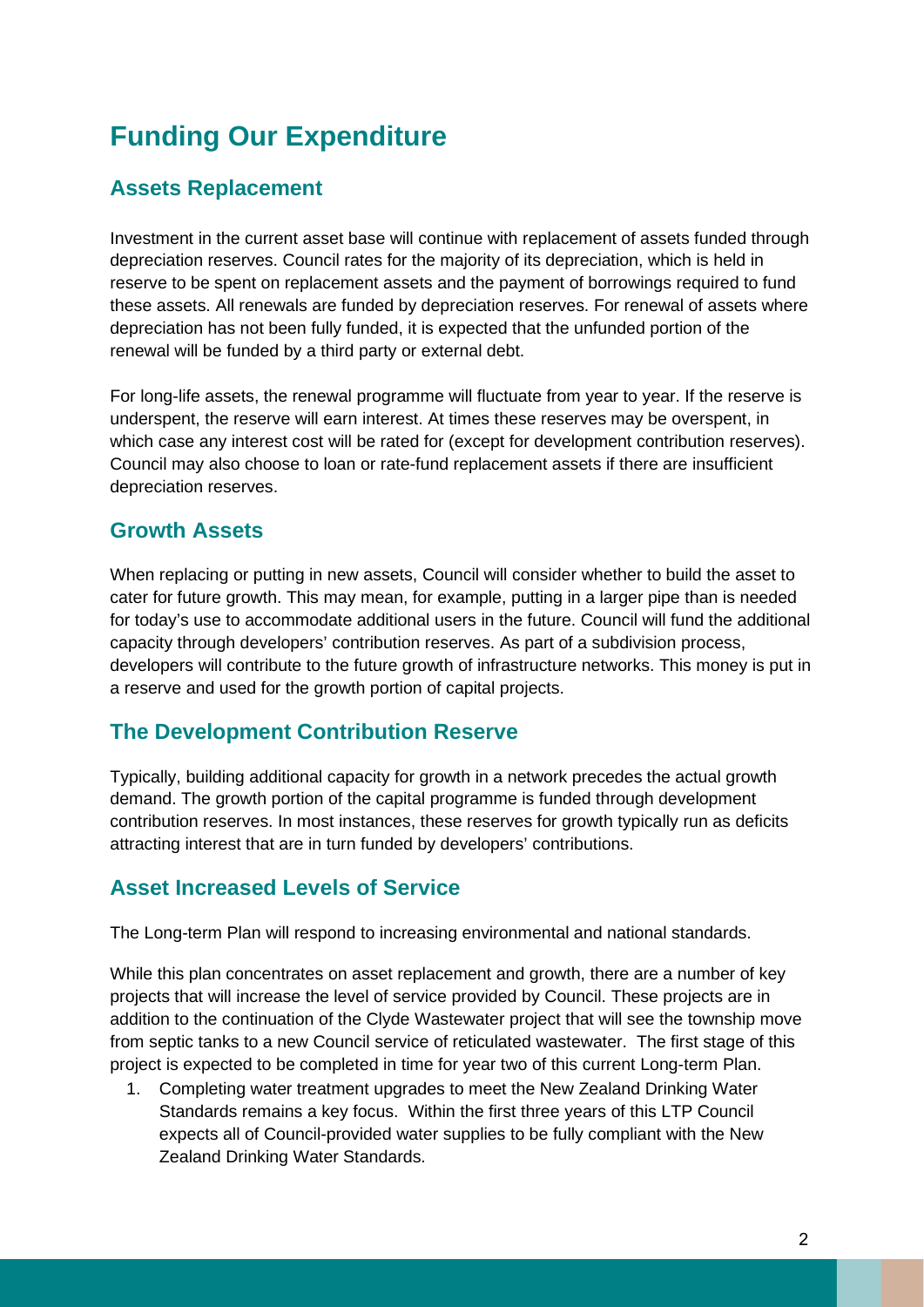- 2. This plan includes investigating more secure water sources at Roxburgh, Ranfurly, Naseby and Patearoa, upgrading wastewater pump station storage volumes, and road flooding improvements such as upgrading culverts.
- 3. The current water reforms and the receipt of \$9.46 million that Central Otago District Council received from Tranche 1 of the Water Stimulus Funding has enabled \$5.49 million of projects that were in years 2022 to 2027 of the 2018 LTP to be brought forward. This work is required to be completed by March 2022.
- 4. Projects to improve water treatment, operational performance, and distribution of water to Bannockburn and Pisa are included in the LTP. These projects include additional capacity to meet future population growth. Hydraulic modelling will be undertaken in 2021 to inform project planning for pipe replacements and reservoir upgrades, which are scheduled for 2027 to 2028.
- 5. Growth in population, business, tourism and property development is leading to changes in demand for parking and the use of public spaces by motorists, cyclists and pedestrians. For this reason, Council has projects lined up to improve safety, and make these spaces more functional and enjoyable.

Increased level of service for significant capital works is to be primarily funded by loans. To ensure that today's ratepayers do not pay for the building and using of the asset, loan repayment will be rate-funded. Council will rate-fund the depreciation collected on the asset and use these funds to pay the loan principal. This means that the cost of this asset is shared amongst current and future users of the asset. These loans will typically be for no longer than 30 years and funded either internally or externally dependent on the availability of cash reserves. Taking a loan in this instance means that future users of the asset help to pay for it over the asset's lifespan and current ratepayers are not burdened with the full cost. To ensure Council manages the cost of borrowings to mitigate unnecessary costs to the capital programme, Council consulted with the community in the 2020-21 Annual Plan seeking support to join the Local Government Funding Agency (LGFA). With support from the community to join LGFA, Council has joined, and this will help Council manage the cost of borrowings.

In regard to the Clyde Wastewater project, as decided as part of the 2018-28 LTP consultation, all properties connected will pay a connection fee. For stage one this is \$10,000 and will be paid either as a one-off payment in full or spread over ten years with a 5% interest charge per annum.

# **Operational Costs**

Funding of operational costs come from a number of sources such as rates, user fees, grants and subsidies. The plan has no significant changes in operational funded levels of service but is impacted by interest rates, population growth and inflation. Where possible and practicable, operational spending is funded through user fees or targeted rates.

# **Growth and Land Use**

# **Growth in the district**

The district has experienced strong growth, particularly around Cromwell and Alexandra. This was anticipated to start slowing in the first year of this LTP. However, analysis shows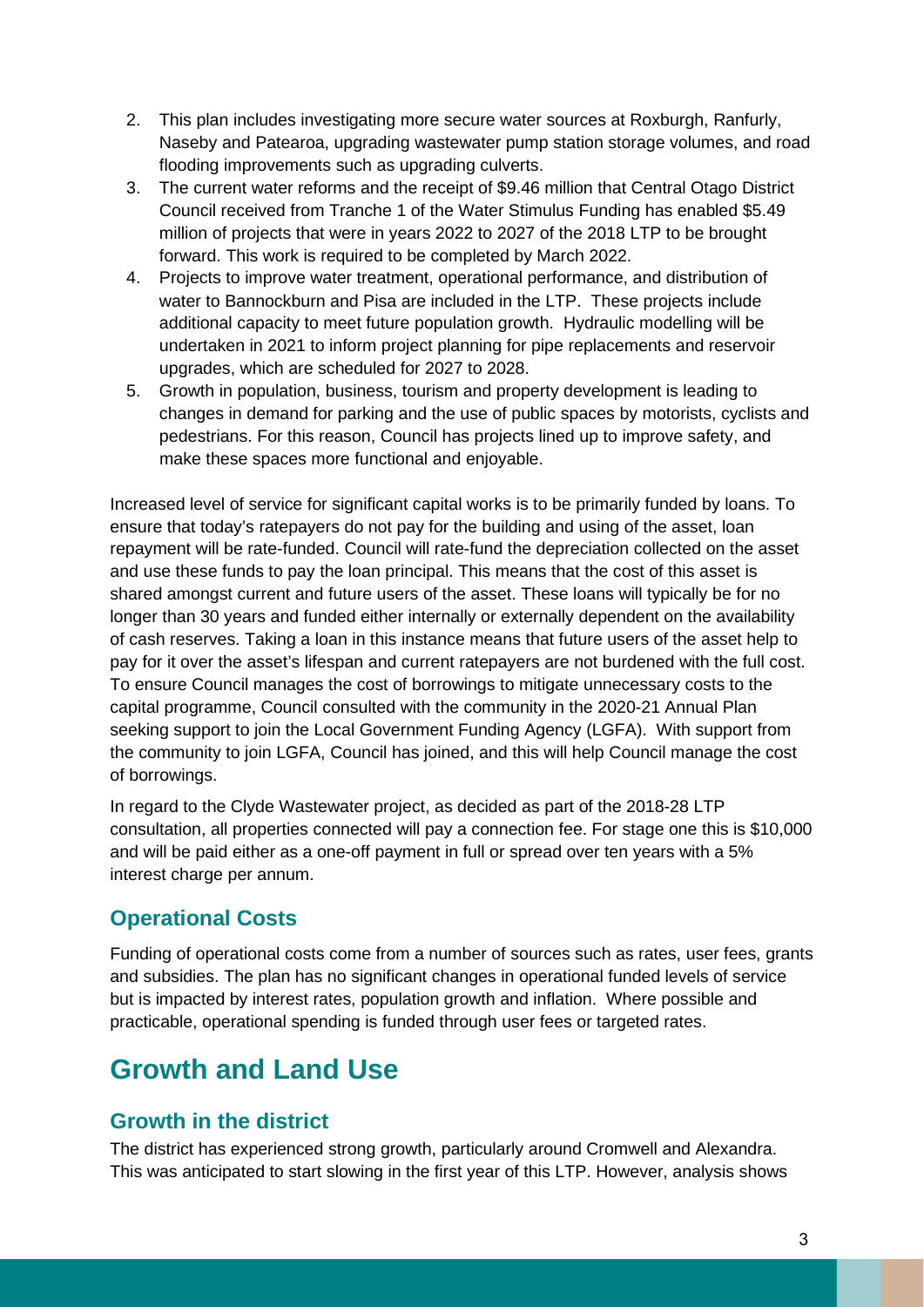that growth is expected to average at 1.9% for the first five years and to slow to 1.6% for the final five years. Post COVID-19, the number of applications for resource and building consents has slowed to 90% in the 2020-21 year compared to the previous year. This has been reflected in reduced income across the Long-term Plan.

In Alexandra, Council has released reserve land back to the Crown to enable the land to be sold and developed into residential lots. The Vincent Community Board is currently undertaking a residential subdivision development of its freehold land in Alexandra, which adds sections of a range of different sizes to the market. To assist in meeting demand in Cromwell, the Cromwell Community Board is freeing up land for residential and industrial development. The Board has embarked on a Masterplan project for the wider Cromwell area, to address growth. The plan includes infrastructure planning, transport planning and cover community facility requirements to cater for growth. A spatial framework has been produced that addresses zoning and urban development, which will be implemented through a series of plan changes.

Council is in the process of reviewing its District Plan. This is a critical piece of work that helps us to set the standards for how our district responds to growth in a proactive and sustainable way. The plan review will look at all matters required under the Resource Management Act, with a particular emphasis on ensuring sufficient land is zoned for residential, commercial and industrial purposes for the next 10 to 20 years.

Underspends in years that have fewer costs associated with the District Plan are put into reserve to contribute to future years to help manage the cost of the District Plan. An assessment of the district's growth to 2050 was undertaken in July 2020. Four scenarios were modelled:

- Low growth
- Medium growth
- High growth
- Business as usual (assuming no impact from COVID-19).

For this Long-term Plan, Council has used the business-as-usual model, which is 1.9% yearly average for the first five years, slowing to 1.6% in the final five years of the plan. This is down on the previous two years, when an average of 2.5% was experienced.

# **Capital Expenditure**

# **Capital project**

The following graphs show the split between growth, changes to levels of service, and renewal or replacement of existing assets. Level of service represents the amount of capital expenditure that is planned as an increase to current levels of service.

The amounts spent on renewals are required to maintain the current levels of service. Renewals are funded by rates through depreciation charges. Expenditure for growth will provide existing levels of service to new ratepayers and is funded by development contributions.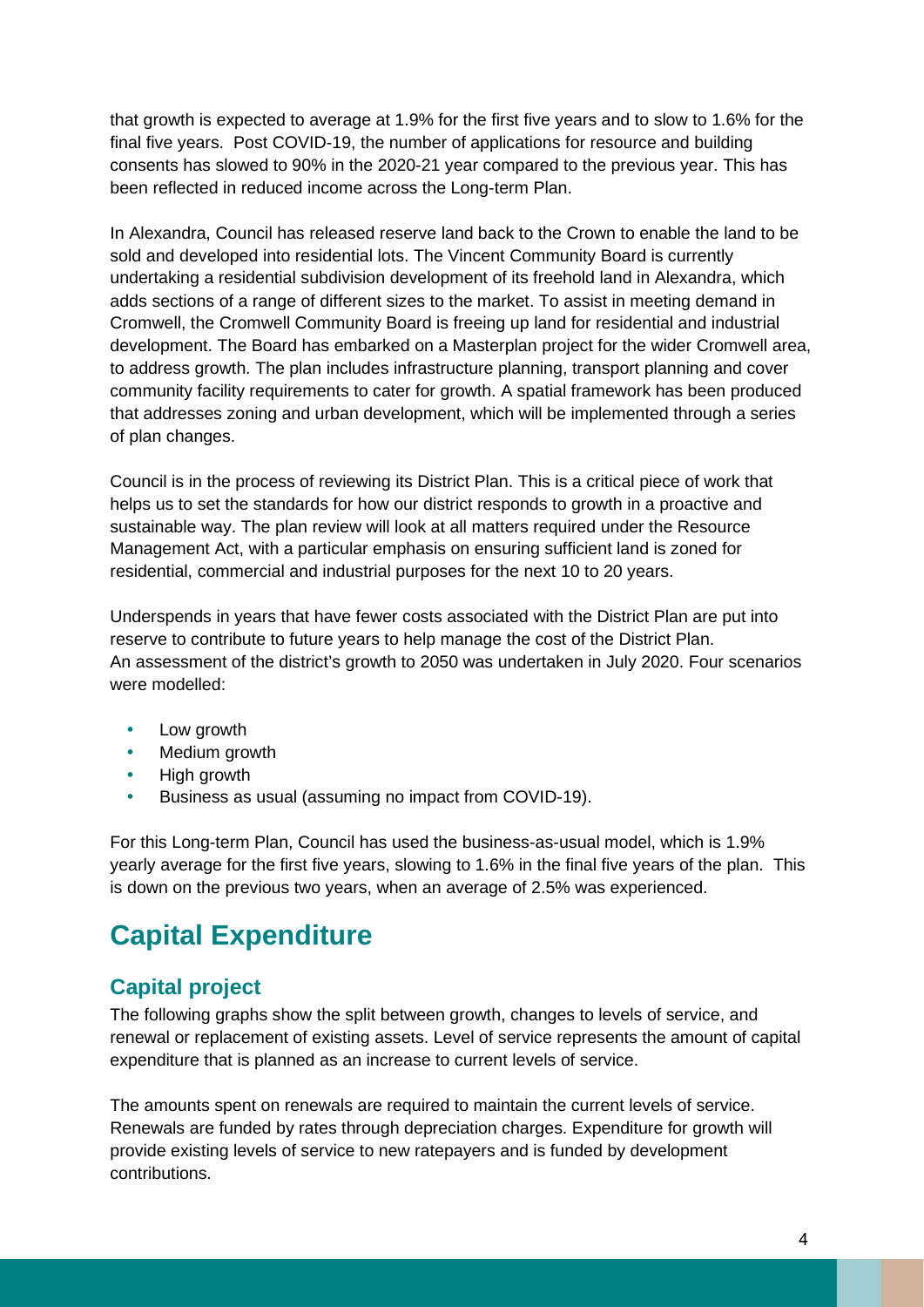





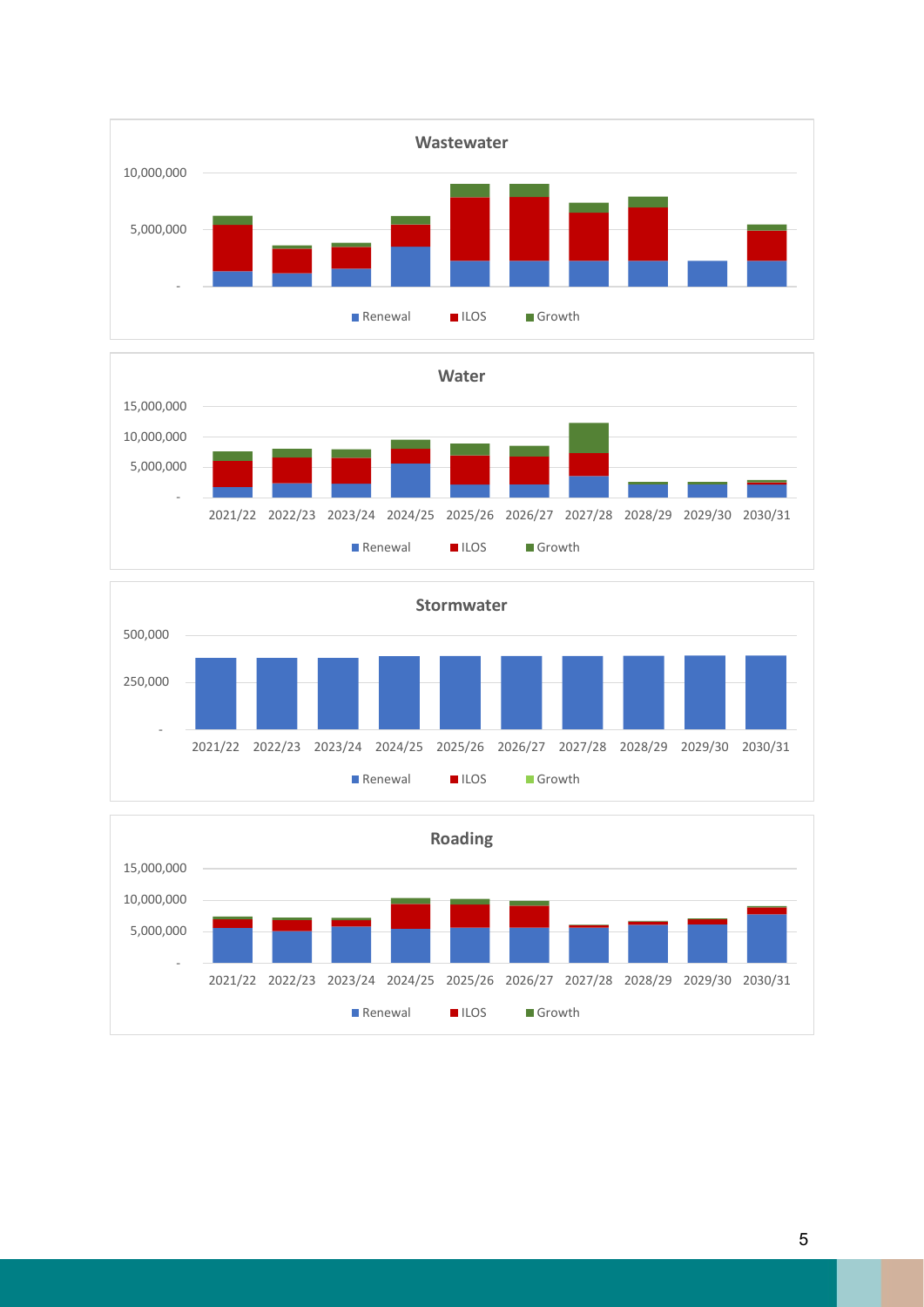# **Other Factors**

# **Emergency Event**

Council continues to build its initial response fund for any costs that are considered a Council essential service or group within the district that has been affected by an "act of God" or an "unplanned event" such as a pandemic, and which is not already covered by insurance. Essential service can include any services Council provides that impact on the four community well-beings (social, economic, environmental and cultural).

Due to the size and geographical distribution of the community, Council consider it unlikely that an event would affect the entire district at any one time, so modelling of Council exposure has taken this into account to determine the share of the funds required. Currently, the Emergency Event Reserve stands at \$2.61 million and is projected to reach \$4.323 million by Year 10. If an event caused damage that exceeded the balance of the reserve, Council has the borrowing capacity to raise debt for the balance.

#### **Insurance**

Council will insure all Council-owned assets with the exception of underground assets and bridges, as underground infrastructure became difficult and expensive to insure following the Christchurch earthquakes. Council adopts the policy of self-funding underground infrastructure. As of year four, Council will revert to setting aside \$120,000 each year into the Emergency Event Reserve, which can contribute towards Council's excess that is not funded by Central Government. This fund covers any non-funded or uninsured expenses incurred in relation to natural disasters (an "act of God") and unplanned events, including pandemics. In the event of a catastrophic event, Council would loan fund any expenses not covered by Central Government funding and the Emergency Event Reserve.

# **Debt Security**

Council's Liability Management Policy currently allows Local Authority Bonds (which includes loan funding through LGFA) to be secured by either a general charge over rates or a specific asset of council.

# **Bridges**

There are 179 bridges on the district's roading network. Seventy-two bridges are expected to reach the end of their economic life within the next 30 years, with a further 30 requiring significant renewal work. A significant number of these bridges are located on low volume roads, and the economic viability of like-for-like replacement of these bridges will need to be reviewed. Further investigation and analysis work is planned for the next three years, before any actual investment will occur.

Council has not previously rate-funded depreciation for bridge renewals, so there are limited reserves set aside for the programme of renewals that will emerge over the next three years. The current projections take into account our current assessment of the increased work required, so ratepayers are being asked to fund the increased depreciation costs that result, as well as the interest cost for the use of money. Council now funds depreciation and maintenance to ensure it's in a position to continually renew those assets as required.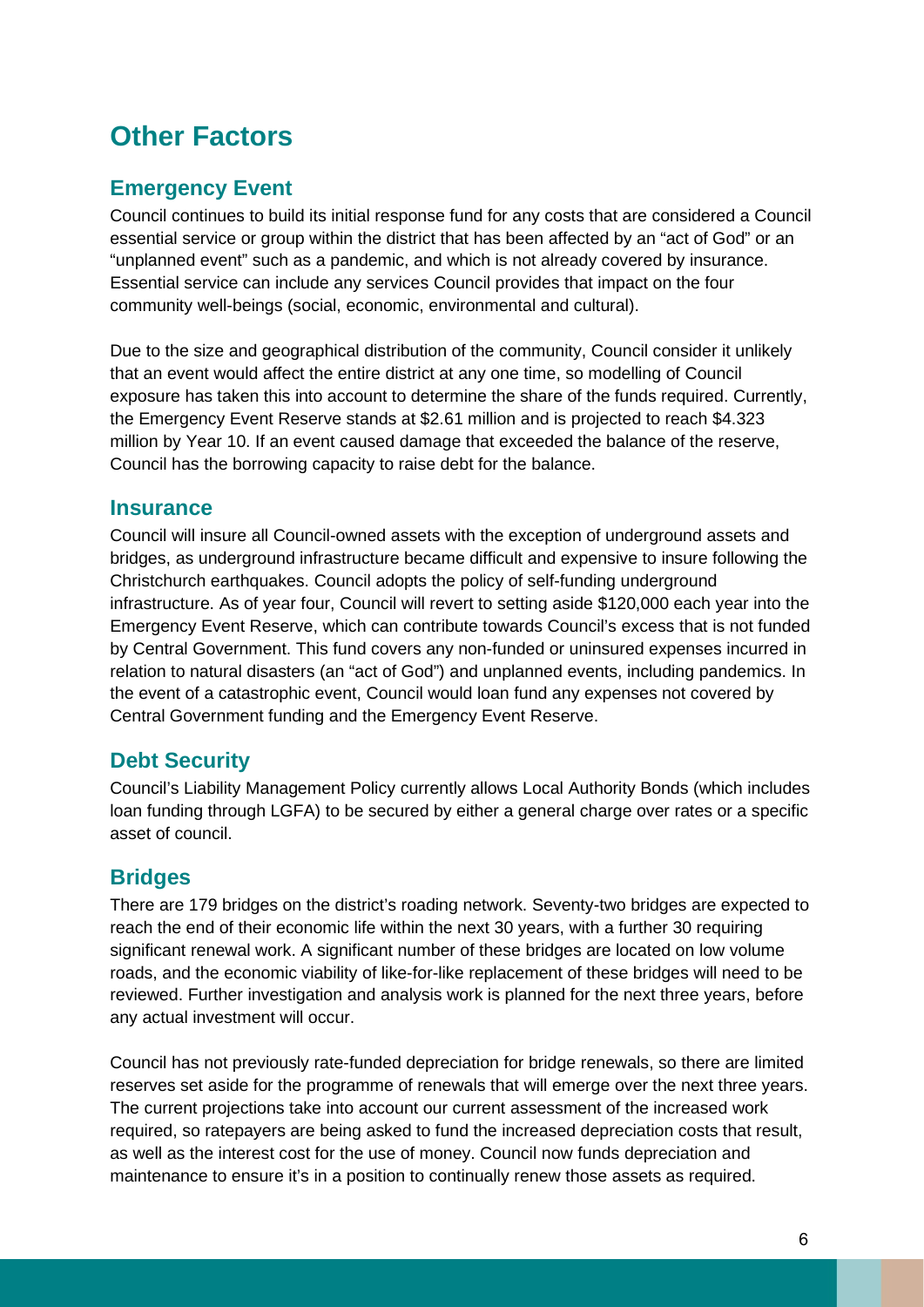Once a clear work programme is established for the maintenance and renewals of our bridge network, Council can then better consider the funding options available to us. Because bridges are long-life assets, external loan funding may be appropriate. Council has the capacity to borrow further in terms of its limit to total assets. However, Council first needs to assess whether it wants to go down that path or rate-fund the replacements by taking longer to build the self-insurance fund.

#### **Inflation**

Inflation reflects erosion in the buying power of money. Each dollar buys fewer goods and services over time. Expenditure forecasts for each activity are input in the dollars of the relevant year for the first three years. This means that planned cost movements or inflation adjustments are expected, the cost movements have been taken into account.

Applying blanket inflation rates over these first three years would then overinflate these costs. If some costs rise due to unplanned inflation, Council may seek alternative measures, such as finding savings where possible or the use of reserves. Alternatively, Council may review its programme of works to ensure it stays within the proposed budget overall.

An inflation factor of zero has been applied to costs for the first three years to reflect that the base figures include known movements in costs for those years. The exceptions to this are depreciation and staff costs, which are inflated from year 1.



During the course of the plan, inflation factors of between 0% (where Council does not apply inflation) and 3.4% have been applied. The difference is reflective of variations in inflation expectations year on year, along with various rates being applied to different costs, for example, water supply inflation factors compared to expected inflation on road construction.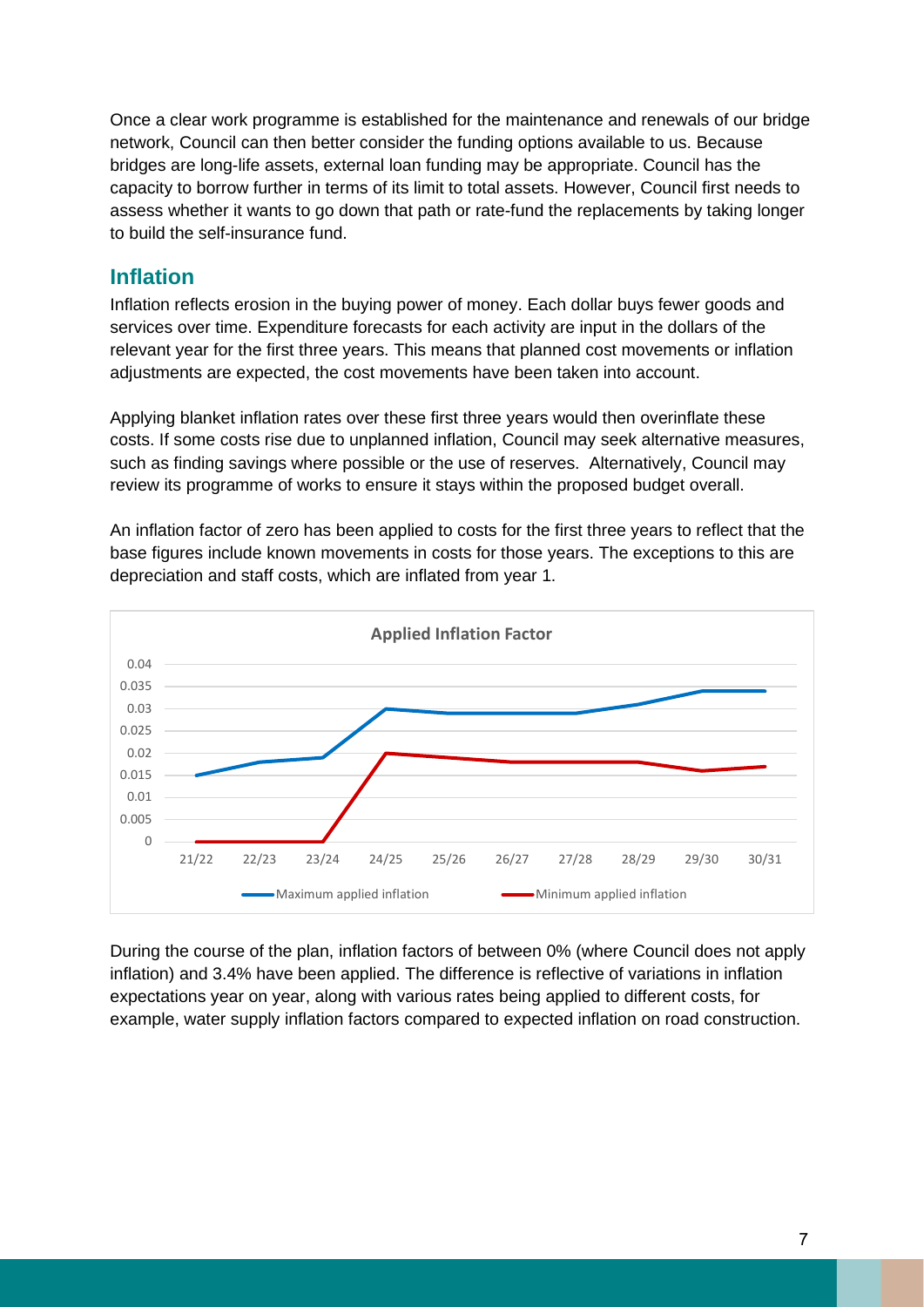#### **Development Contribution Reserve**

In 2007-2008, when development contributions were in their infancy, the estimation of the growth portion of some roading assets was too high. This has left this reserve in a deficit that with interest charges would not recover to a sustainable point. This deficit was remedied by using general reserves and roading depreciation reserves to bring the account back to a sustainable level during years one to three of the 2018-28 LTP.

#### **Impact to Deliver Proposed Levels of Service**

Just as the cost of running your household increases every year with inflation, so too does the cost of providing our services. This is because costs like energy, property, labour and construction continue to increase. This in turn affects how much it costs us to deliver services to you. Council has used inflation assumptions, provided by Business and Economic Research Limited (BERL), that are particular to councils. These assumptions underpin this Financial Strategy and are outlined in the financial section.

In planning for the long term, the only certainty is uncertainty. Therefore, creating a plan that accounts for every eventuality would be impossible. So Council bases its forecasting on a set of assumptions and assesses the risks associated with each assumption to determine how to mitigate the consequences and ensure a robust plan that delivers on our promised levels of service.

A positive challenge is that our district is still a desirable place to live for many people. So although Council has a responsibility to provide infrastructure in anticipation of growth, it has the ability to more accurately plan for provision of services in areas where growth is projected to occur.

The review of Council's District Plan will also create a significant opportunity to set the speed of development and growth, and more accurately forecast the demand on levels of service. Council has entered into a number of partnerships that help us deliver our services in a more efficient way. Council has some strong relationships with neighboring councils that its using to the benefit of our communities. One example is our shared library service with Queenstown Lakes District Council.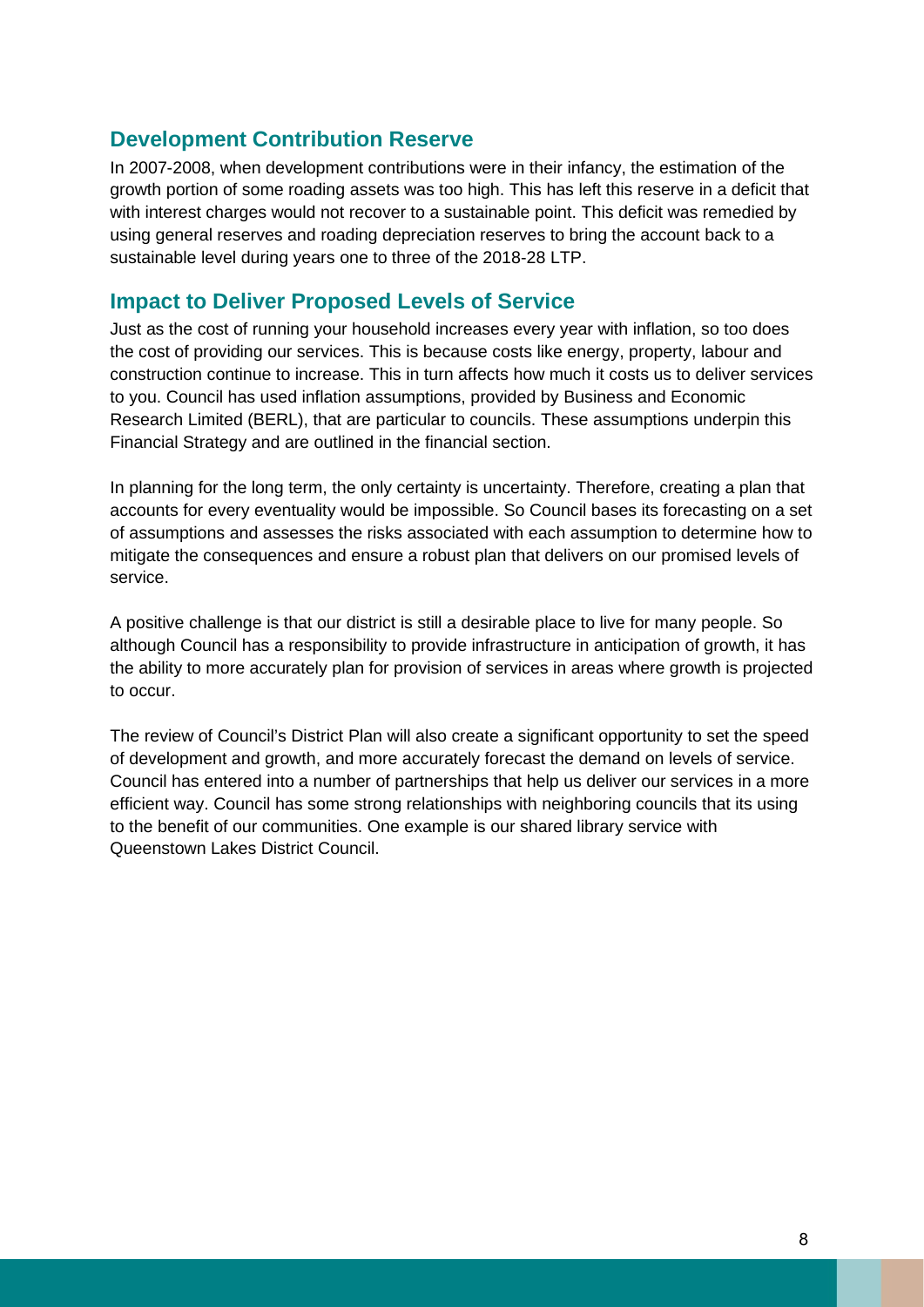# **Financial Prudence Benchmarks**

### **Disclosure Statement**

#### What is the purpose of this statement?

The purpose of this statement is to disclose the Council's planned financial performance in relation to various benchmarks to enable the assessment of whether the Council is prudently managing its revenues, expenses, assets, liabilities and general financial dealings. The Council is required to include this statement in its LTP in accordance with the Local Government (Financial Reporting and Prudence) Regulations 2014 (the regulations). Refer to the Regulations for more information, including definitions of some of the terms used in this statement.

# **Rates Affordability Benchmark**

To maintain an element of affordability, Council has worked towards maintaining a limit on rates increases of 5% per annum for *existing* ratepayers. This does not include the provision for growth currently projected at an average of 1.9% for growth for the first five years decreasing to 1.6% for the final five years.

| Anticipated<br>Annual<br>Growth | 202021 | 2021/22 | 2022/23 | 2023/24 | 2024/25 | 2025/26 | 2026/27 | 2027/28 | 2028/29 | 2029/30 | 2028/29 |
|---------------------------------|--------|---------|---------|---------|---------|---------|---------|---------|---------|---------|---------|
| Rating<br><b>Units</b>          | 14.084 | 14.352  | 14.624  | 14.902  | 15.185  | 15.474  | 15.721  | 15.973  | 16.228  | 16.488  | 16.752  |

This rate cap is an average for the whole district, which means that on an individual basis the combined cap does not apply. These rate increases will go beyond the 10 years, given the level of investment still to occur.

Due to planned rates reduction in 2020-21 as a result of COVID-19, the need to bring some large infrastructure projects forward and to incorporate projects that raise quality standards to meet predicted legislation changes, it is anticipated that Council will slightly exceed the 6.9% cap in years 2 and 3 (7.8% and 7.6% respectively).

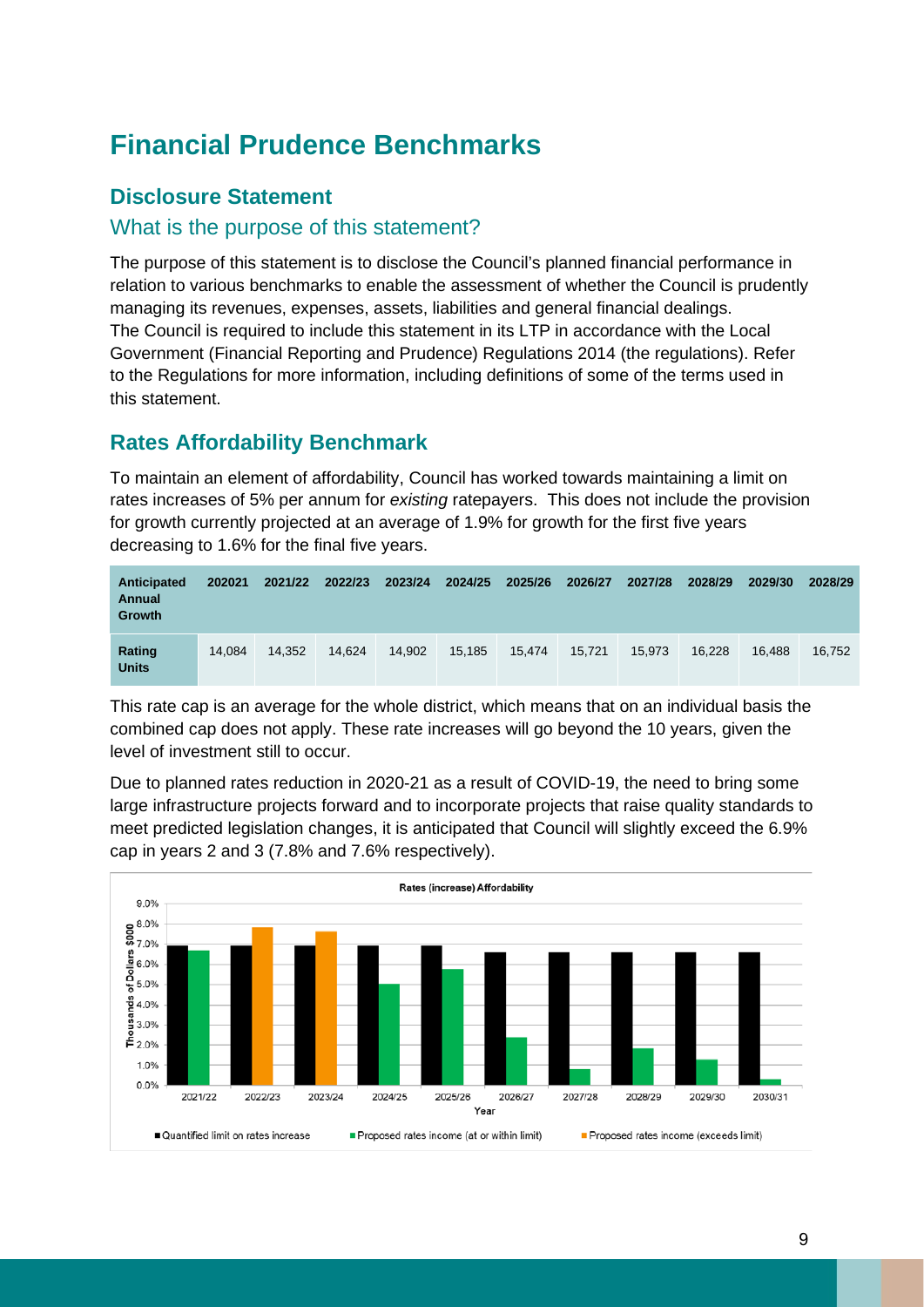The Council meets the rates affordability benchmark if its planned rates income equals or is less than each quantified limit on rates. Council also sets a rate limit based on total expenditure. This limit has been set at 80% of total revenue and is a measure used across all local authorities. For the 10 years of this plan rates income does not breach this limit.

It is important to remember that this is an average across the district and that rate increases will vary from property to property, with some individual properties seeing increases above this limit, depending on a range of factors such as property valuations and targeted rates assessed on a ward basis.

Rates are the main source of income for councils. Currently Central Otago District Council draws about 60% of our revenue from rates and proposes to limit the rates collected each year to a maximum of 80% of total Council revenue.

Council's strategy is to ensure that both current and future ratepayers pay their fair share of the cost of providing services. This intergenerational equity is achieved through loan funding the increased level of service of long-term assets and drawing rates to pay for the loan over an extended period of time. The loan will be funded by internal or external borrowing depending on availability of funds. This ensures that both current and future users pay for the service.



Rates (income) affordability compares the relationship between total revenue and total rates collected. The limit for total rates is set at 80% of total income. This benchmark has been met in each of the 10 years of the plan.

#### **Debt Affordability**

The council meets the debt affordability benchmark if its planned borrowing is within each quantified limit on borrowing. The following graph compares the Council's planned debt with a quantified limit on borrowing contained in the financial strategy included in this LTP. The council meets the debt control benchmark if its actual net debt equals or is less than its planned net debt.

The following graph displays the council's proposed net debt as a proportion of planned net debt. In this statement, **net debt** means financial liabilities less financial assets (excluding trade and other receivables).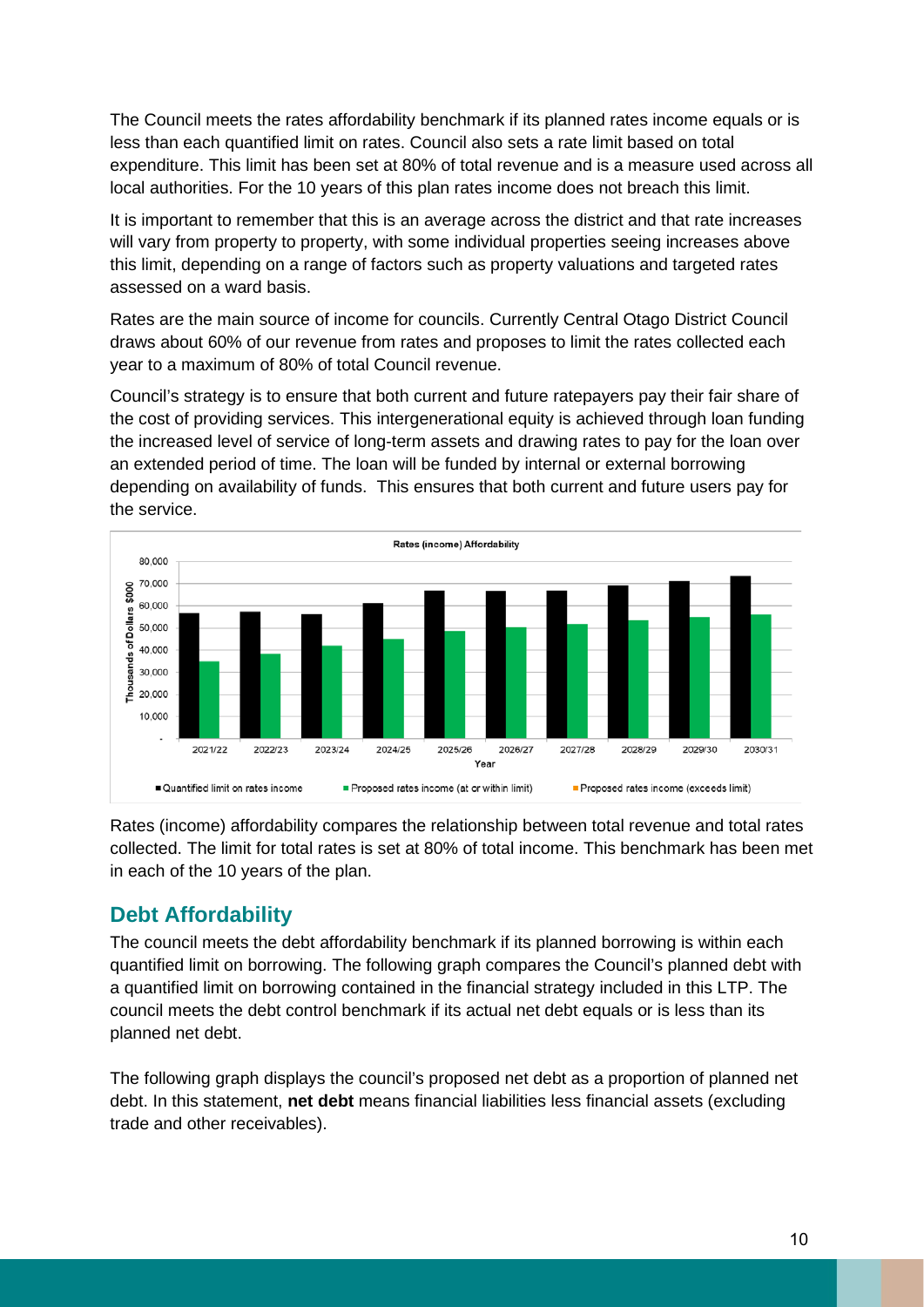

# **Debt Servicing**

A borrowing limit of 10% of total assets has been set to assist in prudently managing borrowing. As the plan has sufficient cash reserves to internally fund any projects that need to be loan funded, debt in this 10-Year Plan will not exceed the 10% of total assets benchmark.

The following graph displays the council's planned borrowing costs as a proportion of planned revenue (excluding development contributions, financial contributions, vested assets, gains on derivative financial instruments, and revaluations of property, plant, or equipment).

Because Statistics New Zealand projects that the Council's population will grow as fast as the national population is projected to grow, it meets the debt servicing benchmark if its planned borrowing costs equal or are less than 10% of its planned revenue.



# **Investment**

Council recognises that as a responsible public authority, any investments that Council holds should be of a relatively low risk. Council also recognise that lower risk generally means lower returns. Council aims to maximise investment income within a prudent level of investment risks. Currently Council has money invested with banks in New Zealand and its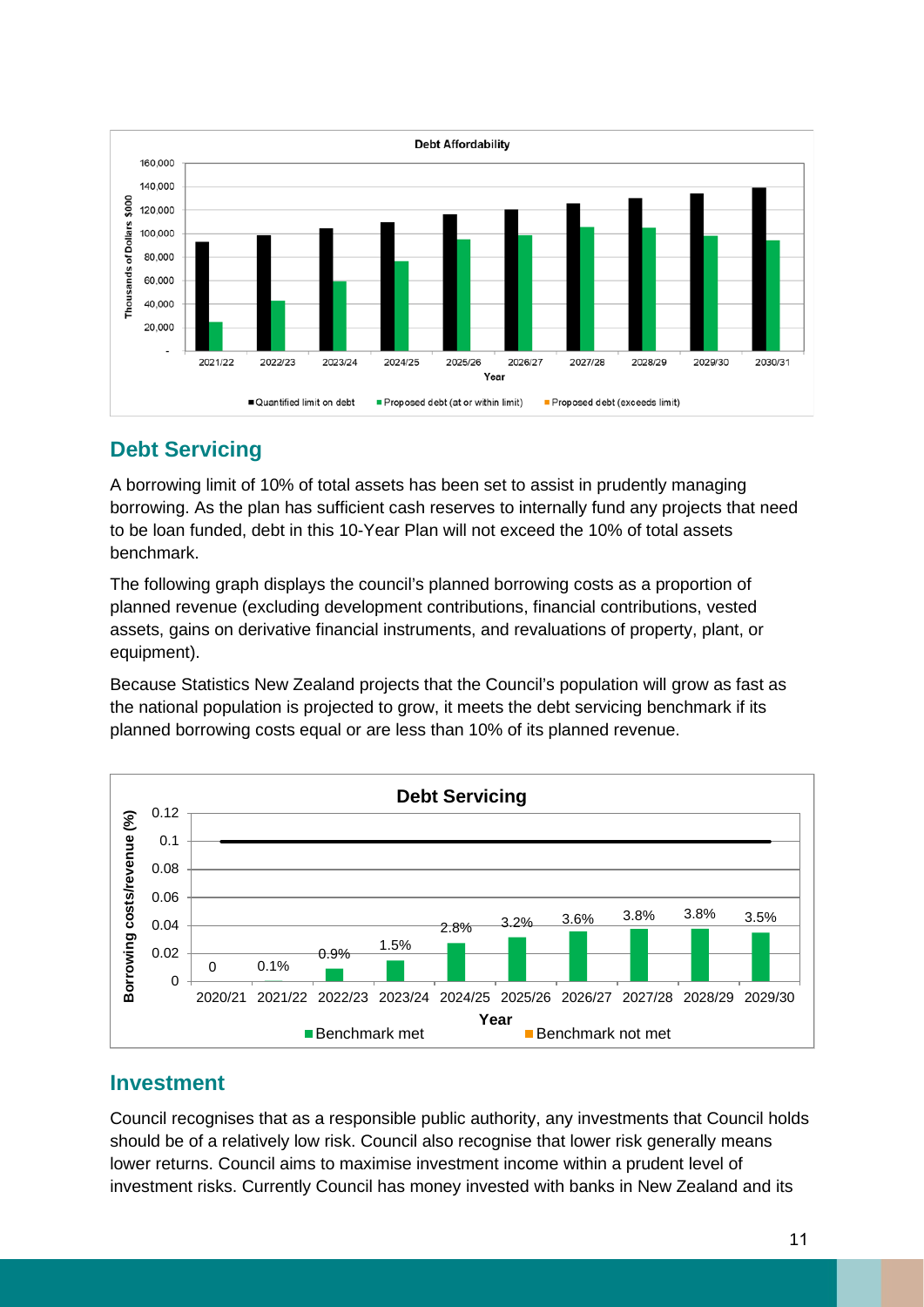aim is to achieve market rates for these investments. Council may also consider other investments in accordance with the Investment Policy. Council's quantified target for returns on financial investments is to achieve a return equivalent to market rates. Council will ensure that all funds are placed in suitable deposit accounts and excess funds will be put on deposit.

# **Cash Reserves and Debt**

Council currently has reasonable cash reserves. While much of these reserves relate to money set aside for asset replacement, there is a significant amount that has come from Cromwell land sales. In the next 10 years, sale of land is forecast to have a net value of \$40 million, which will add to the estimated cash position. The plan reflects the reinvestment of the land proceeds into assets other than cash, such as the planned development for Cromwell.

Significant non-growth expenditure that is not depreciation funded or subsidised will be loan funded. Loans will be set up with repayments (less depreciation) being rated for. The source of these loans are forecast to come out of cash reserves or external borrowings.

# **Balanced Budget**

Council is required to operate a balanced budget, in which operating revenues are set at a level sufficient to meet that year's operating expenses. A balanced budget is achieved when total revenue (less revaluations, developers' contributions and vested assets) is greater than operating expenditure. This plan achieves a balanced budget for each of the 10 years of the plan.

![](_page_11_Figure_6.jpeg)

# Surpluses can result when:

Rates are raised to repay loans. The rates income appears in the prospective statement of comprehensive revenue, but the repayment is a prospective statement of financial position item.

Income for capital purposes such as development contributions and capital donations appear in the prospective statement of comprehensive revenue. However, the corresponding capital expenditure is a prospective statement of financial position item.

Waka Kotahi New Zealand Transport Agency grants for roading are included in the prospective statement of comprehensive revenue. These are largely used to fund renewal expenditure, which is a prospective statement of financial position item.